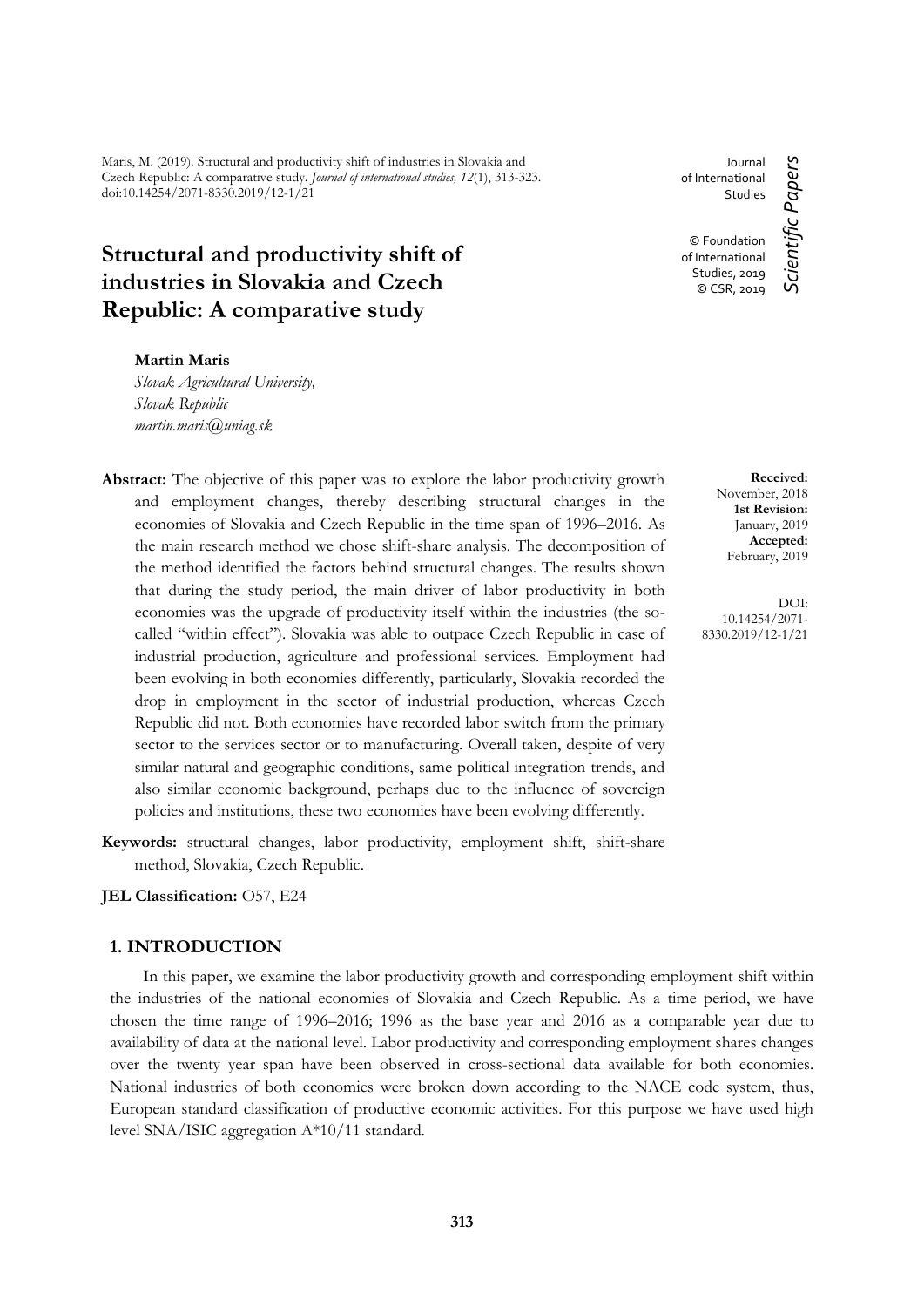This topic is particularly important for the EU member states due to the presence of the European single market which fosters competitiveness, however, it might contribute to rising regional gap between "more" and "less" productive member states. Moreover, if particular EU states are integrated into European Monetary Union, the macroeconomic imbalances might have more profound impact on the structural stability of the whole monetary block.

Recent analysis has pointed on substantial productivity growth rates in the 1990s and 2000s for the new EU member countries, particularly in the case of Czech Republic and Hungary. For instance, in the case of Czech Republic the average annual labor productivity growth rate was observed through several consecutive time periods (1993–1995: 6,2% ; 1995–2000: 4,91%; 2000–2005: 5,31% and 2005–2010: 3,03%). As we can see from these numbers, impressively strong pace of growth soon became rather moderate. The analysis also indicates that the contribution of sectoral employment shifts to productivity increase is rather limited. The results identified are a likely reason for productivity gains and the shift of workers to more productive sectors (Mitkova & Dawid, 2016).

Economic developments in the new EU member states during the transition period were also characterized by large shifts in the sectoral composition of GDP and employment, indicating a clear tendency of adjustment towards the broad economic structures in the EU-15. These broad shifts may thus be summarized under the headings of de-agrarization, de-industrialization and tertiarization (Havlík, 2005).

The objective of the paper is twofold. First, it is to evaluate and compare the magnitude of structural changes in labor productivity and employment rearrangement across the industries of the national economies of Slovakia and Czech Republic. The second one is to identify the main factors, which were driving these changes in both economies during the investigated time horizon.

This paper is structured as follows. The introductory part is followed by the sections explaining the conceptual background, data and methodological strategy. Sections 3 and 4 demonstrate the empirical results and the last part covers conclusions.

#### **2. LITERATURE REVIEW**

We have enormously higher incomes than did our great grandparents. People in industrialized nations are far wealthier than people living in less developed countries. In fact, Americans and many Europeans had higher incomes a century ago than people in poor countries do today. We know that economic growth results from the accumulation of factors of production, particularly the capital, and from increased productivity. In the paper, predominantly we concern by the labor productivity.

Labor productivity certainly grows as a result of technological progress, but it also grows because of the accumulation of capital per worker. Productivity tends to grow over long periods, as workers become better trained and educated and are equipped with more capital. It also changes systematically during the business cycle. Productivity tends to fall before the start of a recession and to recover during the recession and at the beginning of the recovery (Dornbusch, Fischer & Startz, 2011).

We simply define the productivity as the ratio of "output to inputs" used in the production process, i.e. output per unit of input. In macroeconomics, a common partial productivity measure is (average) labor productivity. In general, labor productivity is equal to the ratio between a measure of output volume (gross domestic product, or gross value added) and a measure of input use (the total number of hours worked or total employment). Labor productivity growth has a great implication in the economic growth theories or efficiency – wage theories.

Blanchard and Johnson  $(2013)$  use the term  $\mu$ labor productivity growth and  $\mu$ technological progress" interchangeably, as explained, in steady state – where each economy approaches, the labor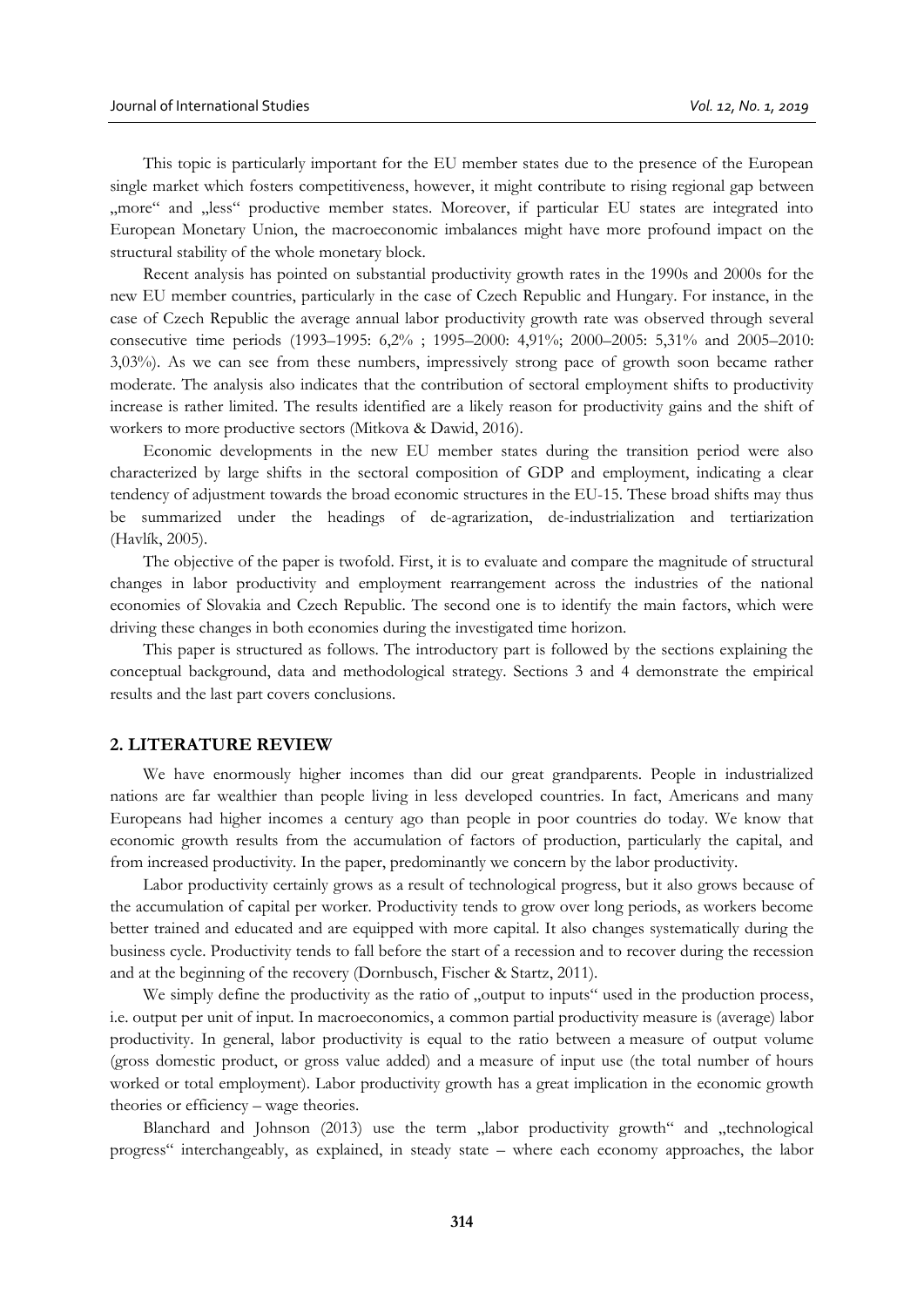productivity growth equals the rate of technological progress. (Mankiw, 2009**)** relates the labor productivity as the key determinant of real wages. Explains, that the neoclassical theory of distribution tells us that the real wage,  $\frac{W}{P}$  equals the marginal product of labor. If we take for instance Cobb-Douglas production function, then the marginal productivity by a factor is proportional to average productivity  $\frac{Y}{L}$ . Theory and history, both confirm the close link between labor productivity and real wages. This lesson is the key to understanding why workers today are better off than workers in previous generations. According the (National Bureau of Economic Research [NBER], 1986), the basic efficiency wage hypothesis states that workers productivities depend positively on their wages. These approaches are based on the potential benefits to the firm of higher wages: increased effort level and reduced shirking by employees; lower turnover costs; a higher quality (productive) of the labor force; and improved morale, more easily facilitated teamwork, and greater feelings of loyalty by workers to the firm.

(NBER, 2011) relate productivity to economic development and structural change. They identified three factors that help determine whether (and the extent to which) structural change goes in the right direction and contribute to overall productivity growth. First, economies with revealed comparative advantage on exporting of primary products are at a disadvantage, due to the smaller the scope of productivity – enhancing structural change. Second, countries that maintain competitive or undervalued currencies tend to experience more growth-enhancing structural change. Finally, countries with flexible labor markets experience greater growth-enhancing structural change.

Structural change, narrowly defined as the reallocation of labor across sectors, featured prominently in the early literature on economic development by (Kuznets, 1973)**.** One of the best documented patterns of structural change is the shift of labor and capital from production of primary goods to manufacturing and later to services. This featured prominently in explanations of divergent growth patterns across Europe, Japan and the U.S. in the post –WW-II period, (Jorgenson & Timmer, 2011).

The number of authors point structural changes on changes in sectoral composition of output and employment in the national economy. For instance (Fourastié, 1954; Fisher, 1939; and Clark, 1940) refer that during the process of economic development, employment first shifts from agriculture to manufacturing and then to services. This is a core aspect of the three-sector hypothesis (as cited in Mihnenoka & Senfelde, 2017). Also, Micallef (2016) has provided the evidence about the labor productivity and its change in the cross-sectional data on the micro level, for example of the Malta. The results suggest that the changing structure of the Maltese economy, with the expansion of very laborintensive services, played an important role in the economy´s labor productivity decline in recent years, holding other factors constant. Conversely, outsourcing and corporate organization changes have provided benefits to the productivity.

Marjanovic (2015) further specifies, that interrelated process of structural changes which follow or are followed by economic development, we call structural transformation. The essence of structural transformation is the accumulation of physical and human capital, but also the changes in composition of demand, production, employment and trade.

The number of authors studied patterns of structural change and productivity growth in countries over the world. For instance, (de Vries, Erumban, Timmer, Voskoboynikov & Wu, 2012) studied structural transformation and its implications for productivity growth in BRIC countries from 1980s onwards. The results of decomposition analysis suggests that for China, India and Russia reallocation of labor across sector is contributing to aggregate productivity growth, whereas Brazil is not**.** Similarly, (Timmer, Vries & Vries, 2007) studied structural transformation and its productivity implications in Sub-Saharan African (eleven), Asian (eleven) and Latin America (nine) countries from 1950 onwards. Based on the findings, the process of structural change stalled in many African and Latin American countries during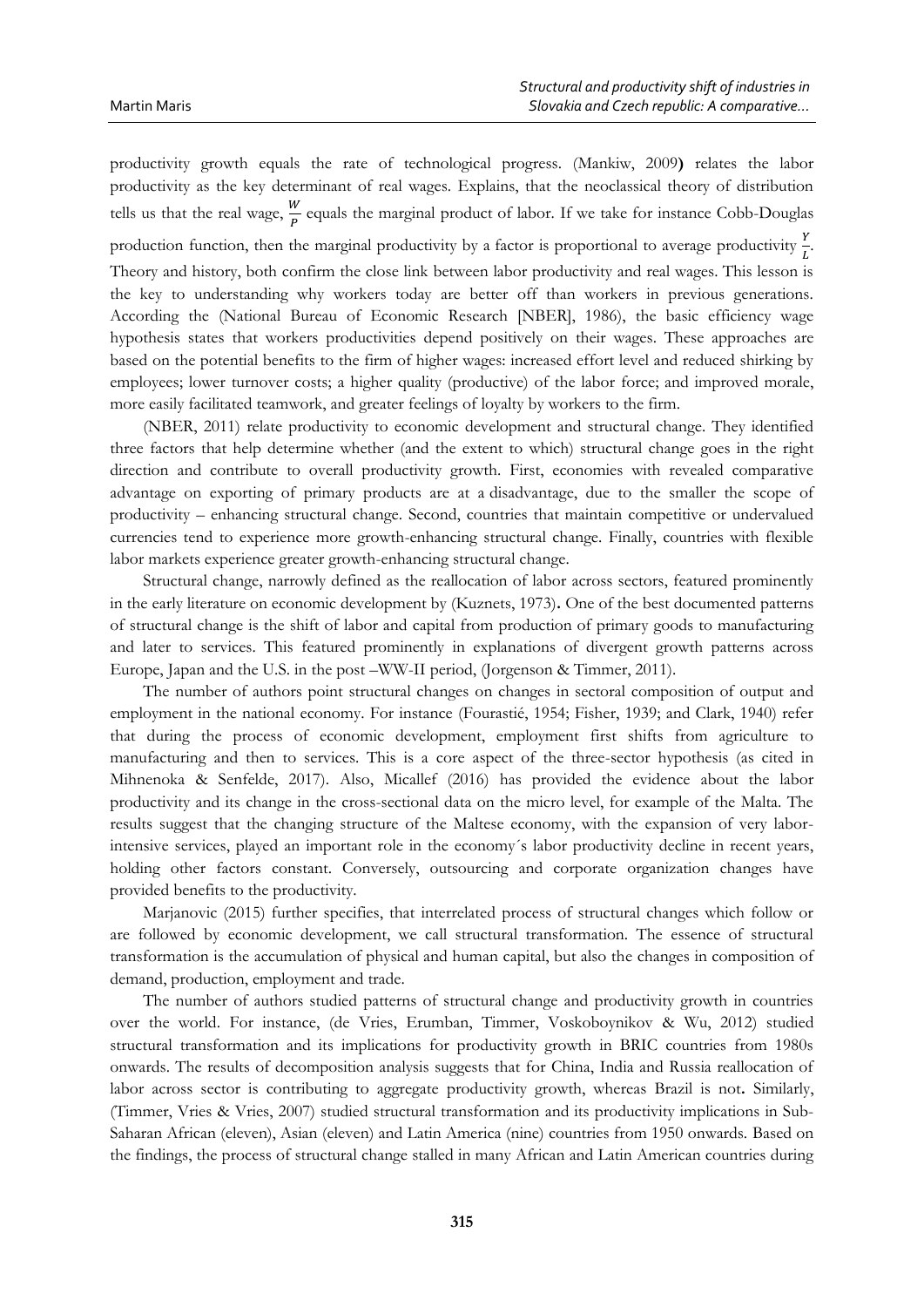the mid-1970s and 1980s. When growth rebounded in the 1990s, workers mainly relocated to market services industries, such as retail trade and distribution. Concludely, though such services have higher productivity than much of agriculture, they are not technologically dynamic and have been falling behind the world frontier.

The Czech Republic and Slovakia were part of the communist bloc of the countries in Europe and constituted the Czechoslovak Federation. In 1993, when the Czechoslovak Federation was split into the two independent states, the Czech Republic had better economic structure than Slovak Republic. Rojíček (2007) explains, that during the study period of 1995 – 2005, the structure in terms of the output (Gross value added – GVA, current prices) of the Czech economy had been changing gently, primary sector decreased by 2,1% and construction by 3,2% ; the secondary sector held position around 31% of GVA and the third sector rose by 3,1%. This trend was similarly followed of the trend of employment in above mentioned sectors. For instance, during the study period, employment share in primary sector dropped by 2,6%; secondary sector just 1%; followed by the construction by 0,9% and the third sector recorded increase by 4,8% . When comparing GVA and labor productivity, Czech Republic counted for 2,5% increase of labor productivity annualy and GVA only 2% increase in average.

Rojíček (2007) also compared the structural changes in terms of employment in Slovakia and Czech Republic. The coefficient of the structural intensity in the case of the Slovakia was influenced by the change of several industries on total GVA, mainly agriculture and the trade. In case of the Czech Republic the coefficient was influenced by the changes in construction, agriculture and some services especially for the manufacturing industry

In case of the Slovakian economy (Výrostová, 2010), states that Slovakia has been experiencing gradual structural change and their consequences since its socialism regime fall in 1989. Over 1989 in Slovakia (in that time Czechoslovakia) had become deep social and political changes, followed by the economic changes, consisted in removing of free market barriers, the transformation of the market economy, transformation of production structure of the economy, change in political and economical orientation from former Soviet Union countries on Western European countries, the evolution of the private sector and others. Moreover, (Kotulic, Huttmanova, Vozarova and Nagy 2014a) add, that through the period from 2000-2012, we can observe the enormous decline of employed persons in the primary sector in the long term (Agriculture, forestry and fishing) by 44%, similar downturn, but much moderated also recorded the sector of industry, which declined by 4%, however the chosen branch of the service sector and sector of the construction marked a substantial growth in employment, like sales, transportation and accomodation rose by 29%, professional activities by 56% and construction by 41%. Furthermore, the authors analyses the employment and output through the employment elasticity, as a change in employment given the change in output. They conclude, that during the observed period 1995 – 2012, employment elasticity indicator became  $\varepsilon = 0.02$ , which means an increase in employment and output, together with increasing in labor productivity (Kotulic, Huttmanova, Vozarova & Nagy, 2014b).

In terms of the labor productivity , Slovakia since the 2007 shown higher relative labor productivity rate as Portugal and since the 2010 the highest productivity from the group of Central Eastern Europe countries (Slovak Academy of Sciences [SAV], 2014, p.21). When comparing Slovak and Czech economy in terms of relative labor productivity, based on the data of the authors ( SAV, 2014, p.61), between 2004 – 2013, Slovakia had been rising by 3,4% and Czech Republic just only by 1,7%. In case of GVA in constant prices, Slovakia had been rising by 4,2% and Czech Republic only 2,4%.

Overall, the pace of labor productivity growth differs worldwidely, but also continentally. For instance in a new millennium, we might observe that the labor productivity growth have slow down and during the time period of  $2008 - 2014$ , labor productivity in EU-15 had been rising only by  $0.2\%$  annually,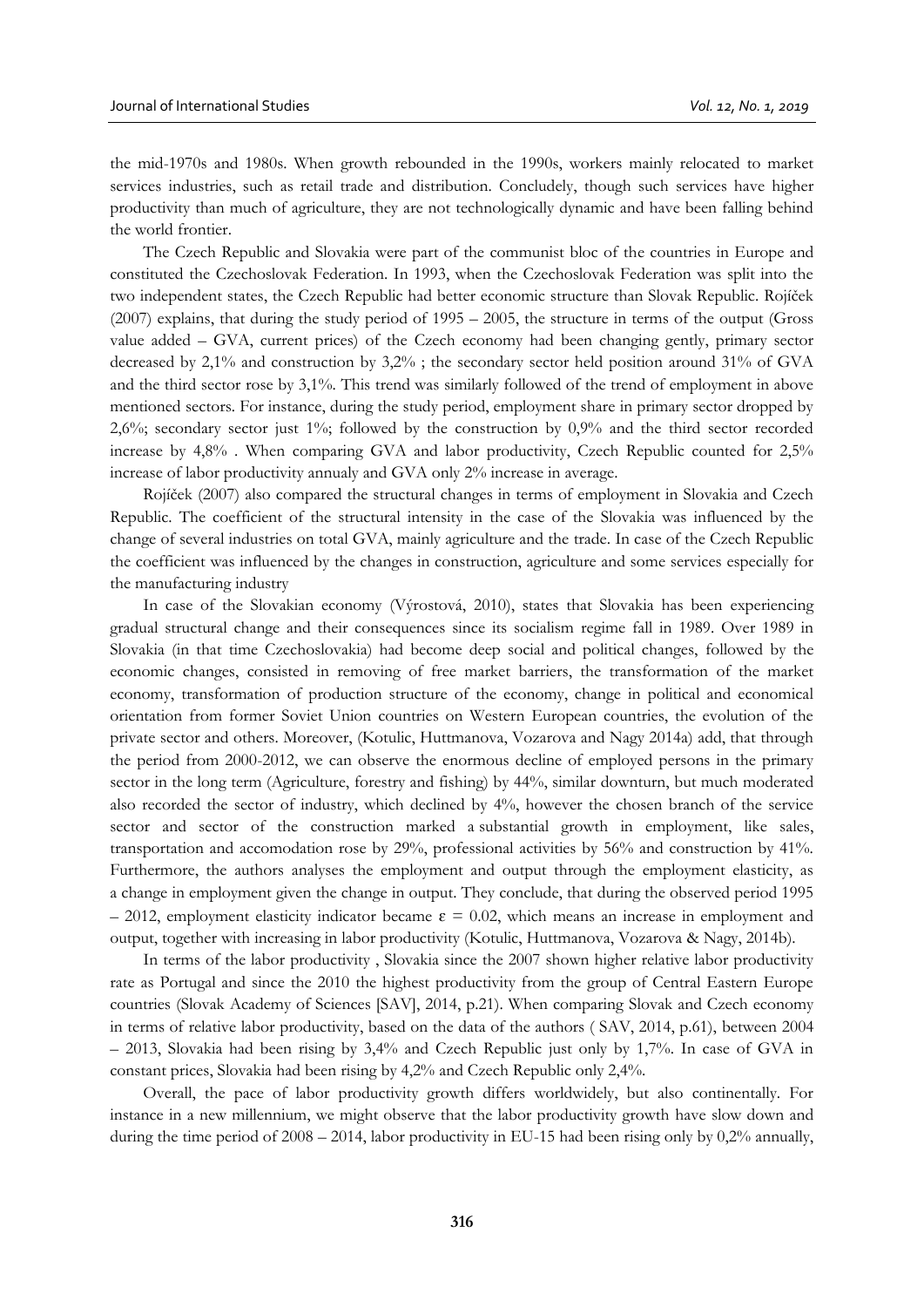whereas during  $2001 - 2008$ , it was  $1,5\%$  p.a. The similar trends, we might also observe in case of the Japan (0,3% vs. 4,0%) and evenly US (1,9% vs. 4,0%).

Focusing solo on new member states, there are also relatively substantial differences between so called "old" and "new" member states. Among these states very high labor productivity rate during the time period of  $2004 - 2014$  was recorded by Romania  $(4,2\%)$  a Latvia  $(4,0\%)$ . At the same period, Czech Republic had been growing modestly by 1,8% and Slovakia firmly by 3,3% (Spěváček and Žďárek et al., 2016).

Observing these recent trends in evolution of labor productivity growth arise questions not only about potential "catch-up" effect of new member EU states on old EU member states, but also raise concerns about future economic growth of developed countries over the world. Stalemating labor productivity growth could have profounding implications for world economies, considering also other factors like government and public debt load, balance of payments deficits and other macroeconomic imbalances. Such a continuum, also might raise questions about technology and innovations stall or stall of their infusion to the economy and crisis of ability to materialize the human capital.

# **3. METHODOLOGY**

As a main research method, standard shift-share analysis have been applied. The methodological approach comes from (Fagerberg, 2000), however the same approach with slight modifications is used by (Yilmaz, 2016 and de Vries et al., 2013) and others. The labor productivity was computed as a simple ratio of output (Gross value added – GVA)  $q$  in industry  $i$  in absolute value divided by the number of employees  $n$  in corresponding industry  $i$  in absolute value. The employment share of industry  $i$  was computed as share of labor  $n$  in industry  $i$  of total employment of the economy in absolute value. The same approach was used in both economies and in both years – 1996 as a base year and 2016 as a comparable year.

As was mentioned in the theoretical part of the paper, structural change means reallocation of labor across sectors. To measure the importance of reallocation of labor among sectors for growth, a conventional shift-share analysis was usually used. Yilmaz (2016) listed several variants of the shift-share analysis coming from (McMillan & Rodrik 2011; de Vries et al. 2013; Timmer & de Vries 2009 and Fagerberg, 2000). The basic shift share equation decomposes the change in aggregate productivity into a "within" and "between" (structural change) effect. In the paper, we concern by the methodological approach coming from (Fagerberg, 2000). Following him, labor productivity  $P$  can be computed as:

$$
P = \frac{Q}{N} = \frac{\sum_{i} Q_{i}}{\sum_{i} N_{i}} = \sum_{i} \left[ \frac{Q_{i}}{N_{i}} * \frac{N_{i}}{\sum N_{i}} \right]
$$
(1.0)

Where *i* correspond to sectors  $i = 1, 2, ..., m$ , *P* is labor productivity, *Q* is the value added, and *N* is the labour input. Let  $P = \frac{Q_i}{N}$  $\frac{Q_i}{N_i}$  be the labor productivity in industry *i*, and  $S_i = \frac{N_i}{\sum_i r_i}$  $\frac{N_l}{\sum_i N_i}$  the share of sector *i* in total employment. Substituting  $P_i$  and  $S_i$  into (1.0) we have:

$$
P = \sum_{i} P_i * S_i \tag{1.1}
$$

Assuming that:

 $\Delta P = P_1 - P_0$  and  $\Delta S = S_1 - S_0$ And using (1.1) we get

$$
\Delta P = \sum_{i} [P_{i0} \Delta S_i + \Delta P_i \Delta S_i + S_{i0} \Delta P_i]
$$
\n(1.2)

or expressed in terms of a growth rate:

$$
\frac{\Delta P}{P_0} = \sum_{i} \frac{[P_{i0} \Delta S_i + \Delta P_i \Delta S_i + S_{i0} \Delta P_i]}{P_0} \tag{1.3}
$$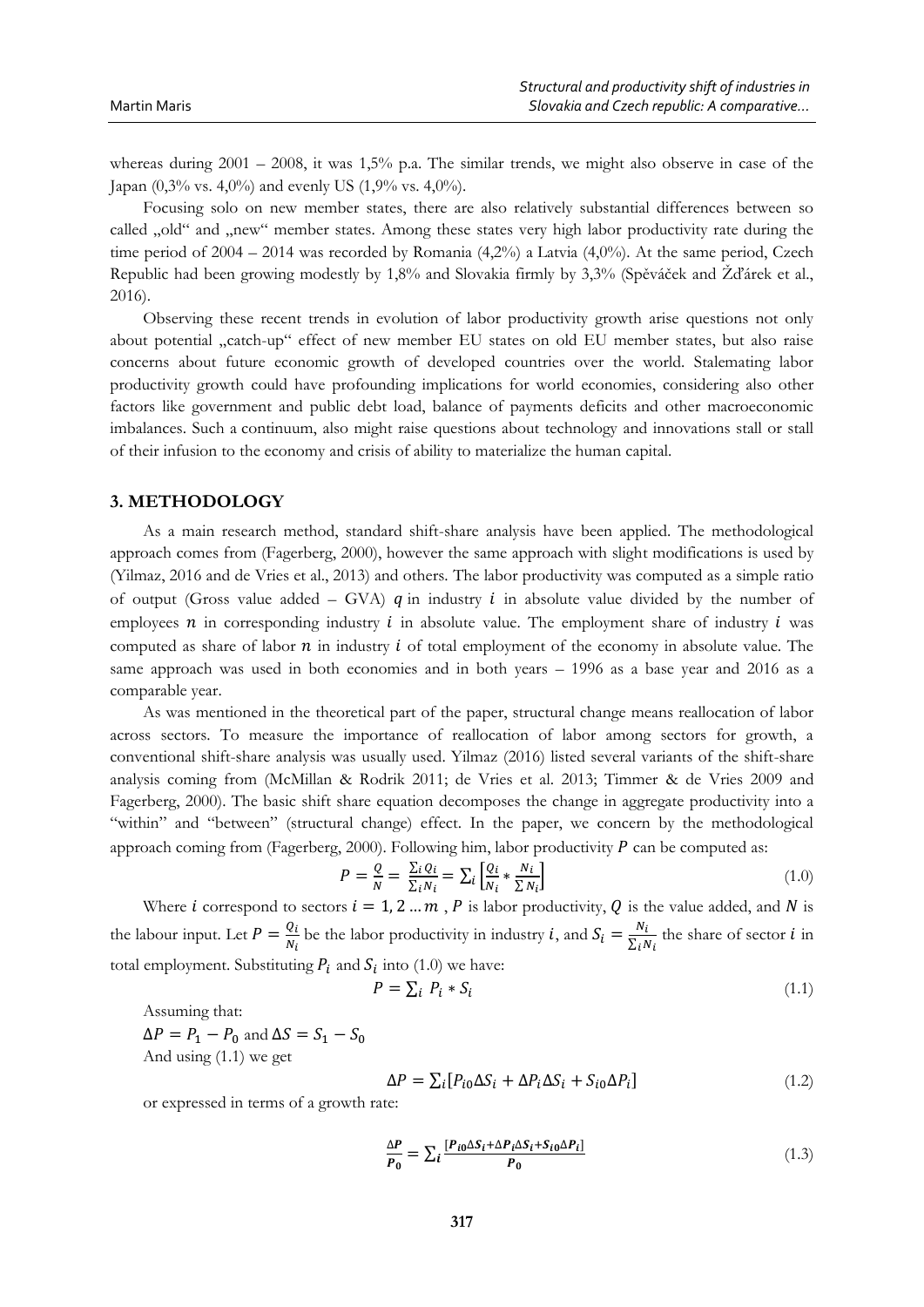From equation (1.3), we can observe that:

 $P_{i0}\Delta S_i$  $\frac{0.035}{P_0}$  (I) presents the contribution of productivity growth resulting from the relocation of labor between sectors (i.e., the *static shift effect*). It will be positive if the share of high productivity sectors in total employment increases at the expenses of sectors with low productivity. Thus, it reflects the ability of a country to move resources from low to high productivity areas.

 $\Delta P_i \Delta S_i$  $\frac{1}{P_0}$  (II) presents the interaction between the change in labor productivity within the individual sectors and the relocation of labor between sectors (i.e., the *dynamic shift effect*). This effect will be positive if the fast growing sectors in terms of productivity also increase their share of total employment. Hence, it reflects the ability of a country to reallocate its resources towards industries with rapid productivity growth.

 $S_{i0}\Delta P_i$  $\frac{\partial \Delta F_t}{P_0}$  (III) presents the contribution to productivity growth which results from the change in labor productivity within the individual sectors (i.e., *within growth effect*).

The standard *structural bonus hypothesis* of industrial growth postulates a positive relationship between structural change and economic growth as economies upgrading from low- to higher productivity sectors. The structural bonus hypothesis thus correspond to an expected positive contribution of the static shift effect to aggregate growth in labor productivity, formally written as:

$$
\sum_{i} \left[ \frac{P_{io} \Delta S_i}{P_0} \right] > 0 \tag{1.5}
$$

The *structural burden hypothesis* comes from Baumol´s hypothesis of a structural burden of labor reallocation which predicts that employment shares shift away from progressive sectors towards those with lower growth of labor productivity, (Havlik, 2005):

$$
\sum_{i} \left[ \frac{\Delta P_i \Delta S_i}{P_0} \right] < 0 \tag{1.6}
$$

## **4. EMPIRICAL RESULTS AND DISCUSSION**

As (Penender, 2002) further clarifies, the first term of Equation (1.3) is called the *static shift effect.* It is positive/negative if industries with high level of productivity attract more/less labor resources and hence increase/decrease their share of total employment.

Secondly, *dynamic shift effect* is captured by the sum of interactions of changes in labor shares times changes in labor productivity of sectors. If sectors increase both labor productivity and their share of total employment, the combined impact is a positive contribution to overall productivity growth. In other words, the interaction term becomes larger, the more labor resources shift toward sectors with fast productivity growth. The interaction effect is however negative, if sectors with fast growing labor productivity cannot maintain their shares in total employment. The negative effect is larger, the more industries with high productivity growth are faced with declining employment shares.

Thirdly, the *within effect* corresponds to growth in aggregate labor productivity under the assumption that no structural shift has ever taken place and each sector has maintained the same amount of shares in total employment as during the base year.

Table 1 and Table 2 presents results from the decomposition of labor productivity growth using equation (1.3) for Slovakia and Czech Republic, respectively. So, for instance, in case of the first sector A (Agriculture, forestry and fishing) we have proceeded as follows:

Static shift effect (1.3.I):

\n
$$
\frac{[(6\ 108,58*0,0867)*(0,0311-0,0867)]}{529,71} = \frac{-29,43}{529,71} = -0,056
$$
\nDynamic shift effect (1.3.II):

\n
$$
\frac{[(1187,93-529,71)*(0,0311-0,0867)]}{529,71} = \frac{-36,61}{529,71} = -0,069
$$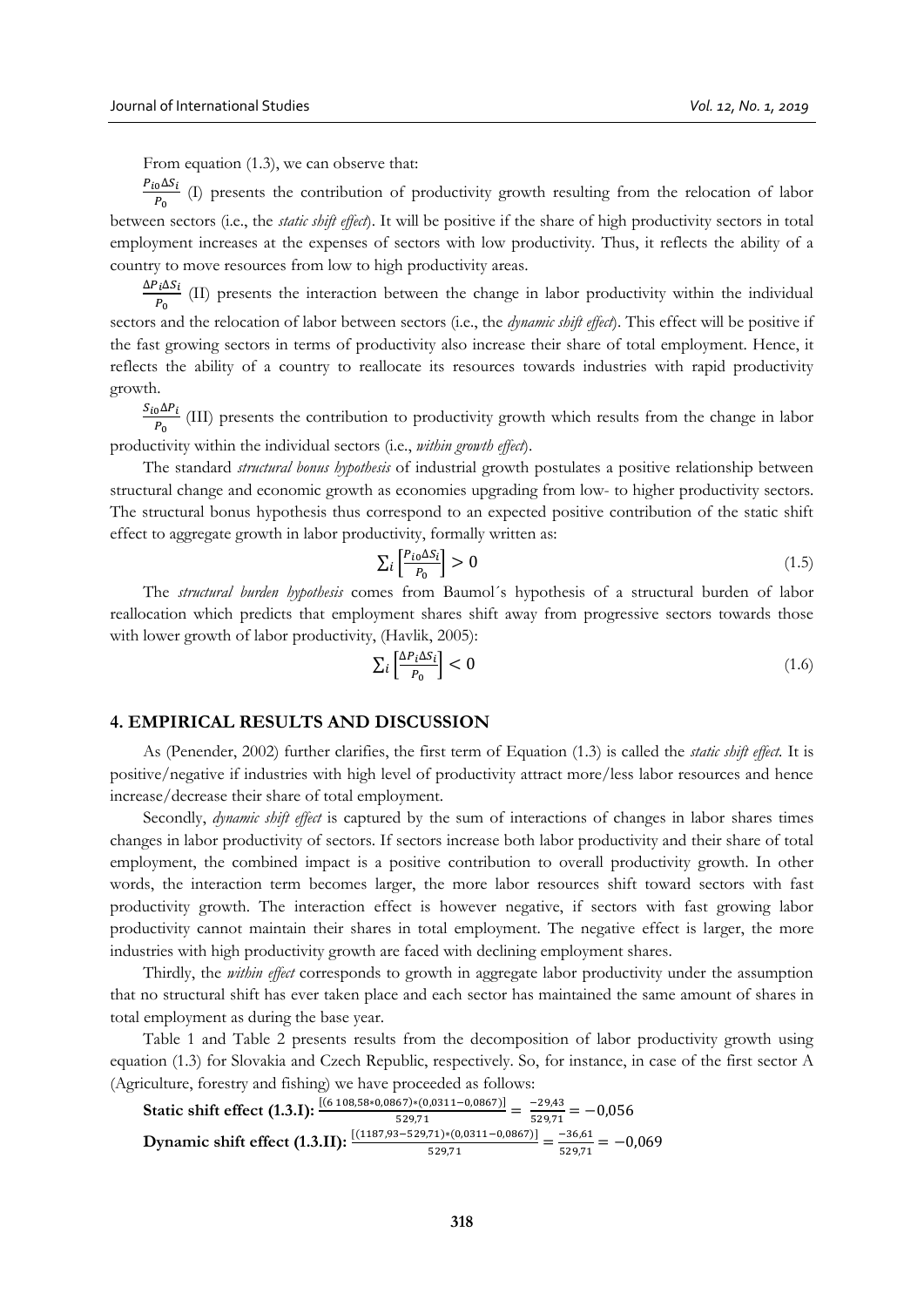#### **Within growth effect (1.3.III):**  $\frac{[0,0867*(1187,93-529,71)]}{529,71} = \frac{57,08}{529,71}$  $\frac{37,08}{529,71} = 0,108$ **Total growth:** −0,056 − 0,069 + 0,108 = −0,017

The same approach holds in case of the other sectors of the economy and also in case of the sectors of the Czech Republic economy.

Table 1

| Code<br><b>NACE</b>     | Sector                                                                                               | Static shift<br>effect | Dynami<br>c shift<br>effect | Within<br>growth<br>effect | Total<br>growth |
|-------------------------|------------------------------------------------------------------------------------------------------|------------------------|-----------------------------|----------------------------|-----------------|
| $\mathbf{A}$            | Agriculture, forestry and fishing                                                                    | $-0.056$               | $-0.069$                    | 0.108                      | $-0.017$        |
| $\, {\bf B}$            | Mining and quarrying                                                                                 | $-0.007$               | 0.001                       | $-0.001$                   | $-0.007$        |
| $\overline{c}$          | Industrial production                                                                                | $-0.045$               | $-0.131$                    | 0.77                       | 0.594           |
| D                       | Electricity, gas, steam and air conditioning                                                         | $-0.005$               | 0.001                       | $-0.002$                   | $-0.006$        |
|                         | supply                                                                                               |                        |                             |                            |                 |
| E                       | Water supply; cleaning and waste- water<br>treatment, waste management and remediation<br>activities | $-0.004$               | 0.002                       | $-0.008$                   | $-0.01$         |
| $\mathbf F$             | Construction                                                                                         | 0.003                  | 0.001                       | 0.025                      | 0.03            |
| G                       | Wholesale and retail trade; repair of motor                                                          | 0.043                  | 0.038                       | 0.107                      | 0.187           |
|                         | vehicles and motorcycles                                                                             |                        |                             |                            |                 |
| $\mathbf H$             | Transport and Storage                                                                                | $-0.006$               | $\Omega$                    | $-0.003$                   | $-0.009$        |
| $\mathbf I$             | Accommodation and food services                                                                      | 0.011                  | 0.003                       | 0.007                      | 0.021           |
| $\overline{\text{L}}$   | Information and communication                                                                        | 0.008                  | 0.003                       | 0.008                      | 0.02            |
| $\mathbf K$             | Financial and insurance activities                                                                   | 0.005                  | $\Omega$                    | $\Omega$                   | 0.005           |
| L                       | Real estate activities                                                                               | 0.002                  | $\Omega$                    | 0.001                      | 0.003           |
| $\mathbf M$             | Professional, scientific and technical activities                                                    | 0.019                  | 0.036                       | 0.069                      | 0.124           |
| ${\bf N}$               | Administration and support services                                                                  | 0.028                  | 0.057                       | 0.039                      | 0.124           |
| $\Omega$                | Public administration and defense; compulsory                                                        | 0.003                  | 0.004                       | 0.098                      | 0.105           |
|                         | social security                                                                                      |                        |                             |                            |                 |
| ${\bf P}$               | Education                                                                                            | $-0.01$                | $-0.005$                    | 0.037                      | 0.022           |
| Q                       | Health care and social assistance                                                                    | $-0.002$               | $\Omega$                    | $-0.01$                    | $-0.012$        |
| $\overline{\mathbf{R}}$ | Arts, entertainment and recreation                                                                   | 0.007                  | $-0.001$                    | $-0.002$                   | 0.004           |
| ${\bf S}$               | Other activities                                                                                     | 0.005                  | 0.001                       | 0.002                      | 0.008           |
| A11                     |                                                                                                      | $\bf{0}$               | $-0.059$                    | 1.244                      | 1.185           |

| Decomposition of productivity growth, the case of Slovakia (1996 - 2016) |  |  |  |  |  |
|--------------------------------------------------------------------------|--|--|--|--|--|
|--------------------------------------------------------------------------|--|--|--|--|--|

*Source*: Own computation, [www.slovak.statistics.sk,](http://www.slovak.statistics.sk/) 2018

In the case of the Slovakia, as Table 1 presents the total growth results from the sum of three respective effects. The dominant factors which influenced the results are productivity and employment changes in each industry respectively, however with different weights. In case of Slovakia, the majority of industries have recorded the positive total growth effect due to the growth of the employment or productivity, or both factors (service industries), whereas in some other industries the drop in employment was offset by the growth in productivity (industrial production) and some industries became losers (agriculture, water supply and others).

In more details, the overwhelming part of total productivity growth is accounted for by productivity growth within an individual industry (within growth effect - III). Highest productivity growth has recorded the sector of the Industrial production (C), with considerable lag, Wholesale and retail trade industry (G), followed by the industry of Professionals (M) and Administration (N).

Transfer of resources from low to high productivity activities (static shift effect – I) does not appear to have been an important factor. In general, we might observe the shift of the work force from primary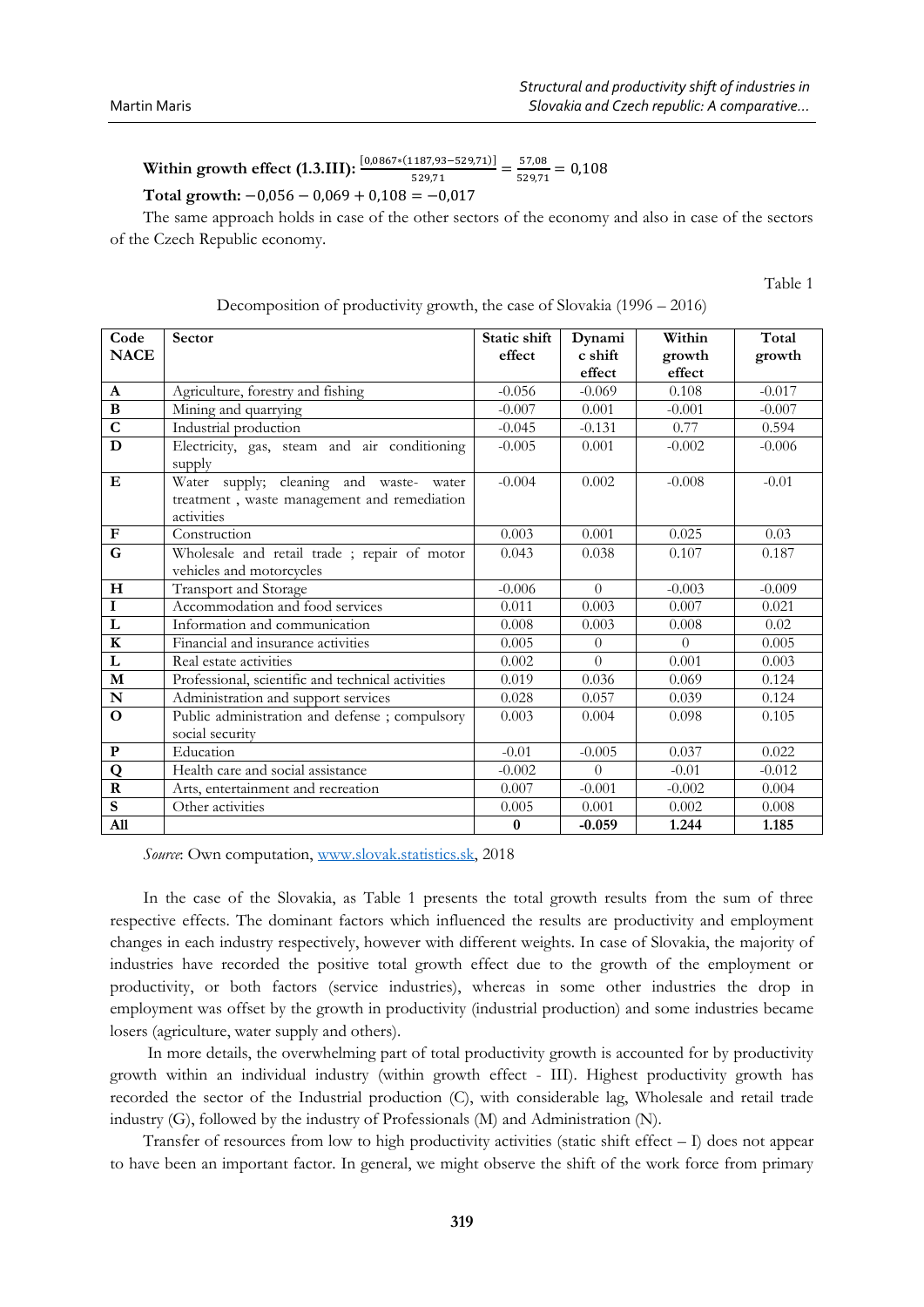(agriculture and forestry) and secondary industries (manufacturing) towards to the third (services) or evenly quaternary industries (knowledge based and science), what is in line with so called "three sector hypothesis".

A dynamic shift effect (II) had somewhat impact most notably for instance, in the sector of the Industrial production (C) in a negative sense, however in others shown mostly only scant effect.

Generally speaking, the labor productivity in all industries of the national economy of Slovakia over the twenty year span had been driven by the improvement of the productivity within the individual industries of itself. Thus, improving factor might be the inflow of technologies, physical and human capital built-up resulting from the influx of foreign direct investments and state interventions. Also should be noted, that Slovakian economy recorded shift of the workforce mainly from primary sector of the economy to the higher ones.

In terms of the evaluating structural bonus and structural burden hypothesis, the result for first one became for Slovakia "flat", that means that through the examined period, workforce vertically migrated between sectors, especially from primary and secondary to the third and quarternal and the result became zero in aggregate form. In terms of the structural burden hypothesis the figure is negative, what can be also reasoned by the labor switch towards the service sector. However, the validity and application of theory has not been deeper examined.

Table 2

| 4                       | <b>Sector</b>                                                                                     | <b>Static</b><br>shift<br>effect | Dynamic<br>shift<br>effect | Within<br>growth<br>effect | Total<br>growth |
|-------------------------|---------------------------------------------------------------------------------------------------|----------------------------------|----------------------------|----------------------------|-----------------|
| A                       | Agriculture, forestry and fishing                                                                 | $-0.03$                          | $-0.003$                   | 0.006                      | $-0.026$        |
| $\, {\bf B}$            | Mining and quarrying                                                                              | $-0.01$                          | 0.006                      | $-0.011$                   | $-0.015$        |
| $\overline{\mathsf{C}}$ | Industrial production                                                                             | 0.006                            | 0.01                       | 0.473                      | 0.488           |
| D                       | Electricity, gas, steam and air conditioning supply                                               | $-0.006$                         | 0.002                      | $-0.006$                   | $-0.01$         |
| Е                       | Water supply; cleaning and waste- water treatment,<br>waste management and remediation activities | $\theta$                         | $\theta$                   | $-0.003$                   | $-0.003$        |
| ${\bf F}$               | Construction                                                                                      | $-0.022$                         | 0.006                      | $-0.028$                   | $-0.044$        |
| G                       | Wholesale and retail trade; repair of motor vehicles<br>and motorcycles                           | $-0.007$                         | $-0.015$                   | 0.278                      | 0.255           |
| H                       | Transport and Storage                                                                             | $-0.007$                         | 0.001                      | $-0.009$                   | $-0.015$        |
| $\mathbf I$             | Accommodation and food services                                                                   | 0.005                            | $-0.002$                   | $-0.015$                   | $-0.012$        |
| $\overline{\mathbf{L}}$ | Information and communication                                                                     | 0.01                             | 0.016                      | 0.031                      | 0.057           |
| $\bf K$                 | Financial and insurance activities                                                                | 0.004                            | 0.004                      | 0.022                      | 0.03            |
| L                       | Real estate activities                                                                            | 0.002                            | 0.001                      | 0.002                      | 0.005           |
| $\overline{\mathbf{M}}$ | Professional, scientific and technical activities                                                 | 0.021                            | 0.011                      | 0.015                      | 0.047           |
| N                       | Administration and support services                                                               | 0.006                            | 0.003                      | 0.009                      | 0.017           |
| O                       | Public administration and defence; compulsory social<br>security                                  | 0.004                            | $\Omega$                   | 0.003                      | 0.007           |
| ${\bf P}$               | Education                                                                                         | 0.003                            | $\Omega$                   | 0.009                      | 0.013           |
| Q                       | Health care and social assistance                                                                 | 0.017                            | $-0.002$                   | $-0.007$                   | 0.007           |
| $\overline{\mathbf{R}}$ | Arts, entertainment and recreation                                                                | 0.005                            | 0.001                      | 0.001                      | 0.007           |
| $\mathbf S$             | Other activities                                                                                  | $\theta$                         | $\Omega$                   | $-0.004$                   | $-0.004$        |
| A11                     |                                                                                                   | $\boldsymbol{0}$                 | 0.038                      | 0.766                      | 0.804           |

Decomposition of productivity growth, the case of Czech Republic (1996 – 2016)

*Source*: Own computation, [www.czso.cz,](http://www.czso.cz/) 2018

Czech Republic, presented in Table 2 had shown similar picture. The factors which had been driving the total growth of the industries have acted differently in relation to each industry. The majority of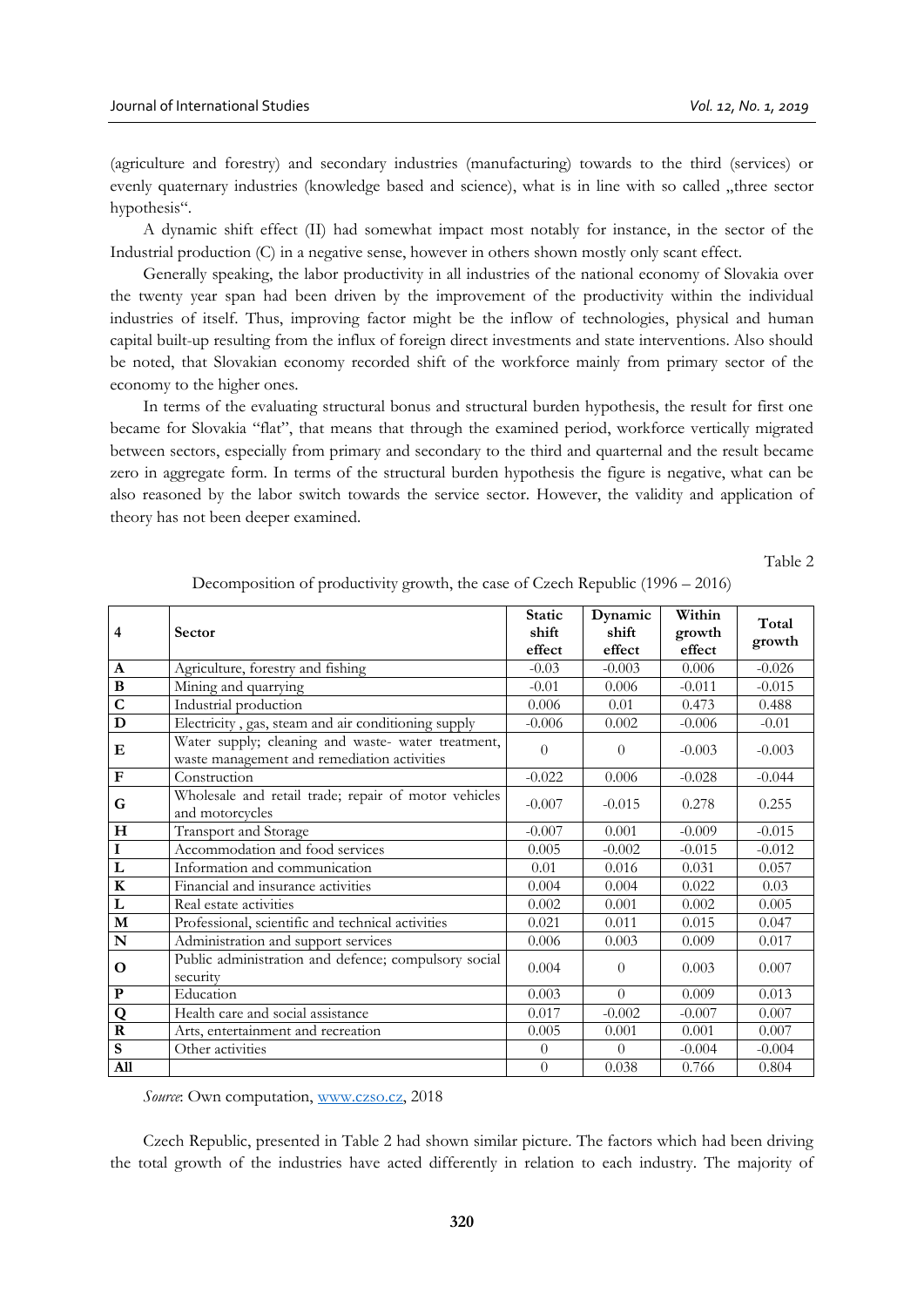service sector industries and also Industrial production sector (C) have recorded positive growth from employment and also from productivity, whereas other ones (construction, electricity and water supply, others) became negative due to either effect or both ones.

The more detail, the total productivity growth of the industries of the Czech economy was largely driven by the within growth effect, most notably in the sector of Industrial production (C) and Wholesale and retail trade sector (G). The static shift effect has shown similar results as in the Slovakian case, thus the shift of the workforce from primary sectors (agriculture, forestry and mining) and construction to higher ones (manufacturing, services and knowledge based). A dynamic shift effect (II) in general, had only marginal effect across all sectors of the Czech economy.

In general, the drag of the labor productivity across the sectors of the Czech economy had been similarly driven as in case of the Slovakia by the productivity within the individual sectors of itself. Similarly, technology inflows and physical and human capital built-up might play the crucial role.

In terms of the evaluating structural bonus and structural burden hypothesis, the result for first one became for Czech the same as in Slovakia, what means zero in aggregate form, due to workforce switch between the sectors of the economy. In terms of the structural burden hypothesis the figure is positive.

However, since the break-up of the Czech-Slovakia federation in 1992, both countries have passed "itself evolution" and we might observe subtle differences also in the terms of productivity growth in the sectoral industries of both economies. For instance, from the point of the view of the within growth effect (rising productivity in individual industries by itself), the Slovakia in some important industries had shown more robust productivity growth. Most notably the sector of the Industrial production (C) in Slovakia had outpaced the Czech one by 38,5%. Also the Agriculture (A) (94,3%) and Professional services (M) (78,2%) shown significant differences.

Conversely the Wholesale and retail trade industry (G) in the Czech Republic had outpaced Slovak ones by 61,5%. However, if we explore the dynamic and static shift effect (rising productivity and employment together or only rise of the employment in individual industries), Czech Republic was able to raise employment in the most industries, whereas Slovakia had recorded a drop in employment, for instance in the Industrial production (C) or Agriculture (A) more significantly.

However, both economies have recorded differences in terms of change in employment shares in some important industries. For instance Slovakia over the searched period recorded employment share drop in Industrial production (C), however Czech Republic lost employment in the Construction (F) and Wholesale industry (G). There were also differences in terms of changes in productivity and employment shares of industries in both economies (dynamic shift effect). In aggregate form, the effect in Slovakia became negative, which suggest the validity of the structural burden hypothesis, but for Czech Republic the effect became positive.

# **5. CONCLUSION**

The objective of the paper was to evaluate structural changes within the national industries of Slovakia and Czech economy over a twenty year span of 1996 – 2016, based on productivity and employment growth.

As a major research method we opted to shift-share analysis of its ability to measure the importance of reallocation of labor among sectors and to understand structural change patterns along with their repercussions on growth in many countries, Yilmaz (2016). The results have shown similar results counted for both economies. It was found, that in both economies the major driver of the growth has been labor productivity growth within the industries (within effect). Also there were found some differences in terms of productivity rates among certain industries of both economies, respectively. In both economies, was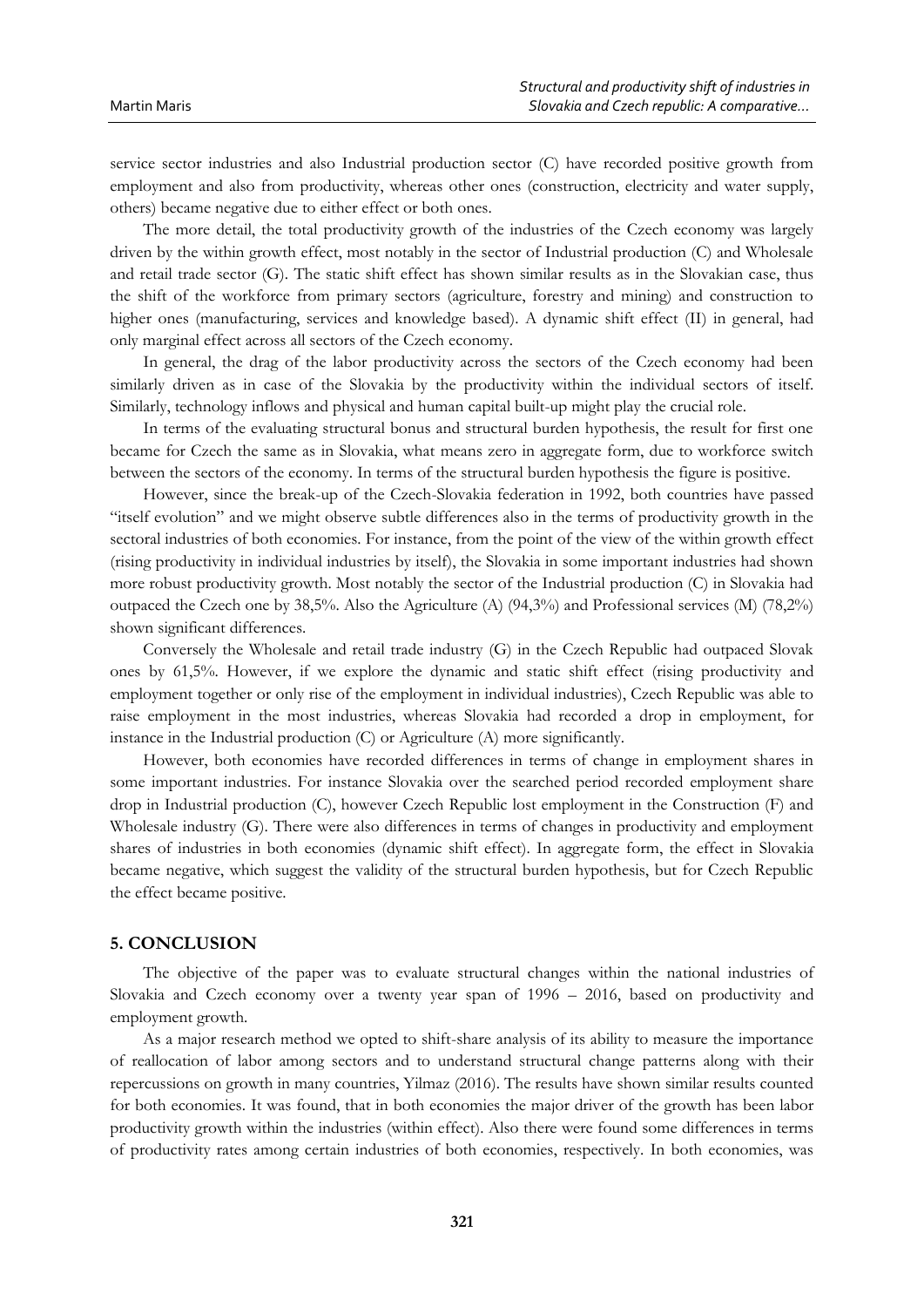found shift of the workforce between the sectors of the economy (from primary and secondary to the third and quarternary sector, pattern was observed).

Overall taken, despite of the both nations share common history, geographical and natural conditions, inclusion of the same geopolitical and economic structures, and similar economic background, perhaps due to act of sovereign policies and governmental institutions they can take different paths of its evolution.

One of the main limitations of the shift-share methodology stems from its static nature. In most applications, the technique is applied over a period of several years, although only examining the changes between the initial and the end period. This means that the continuous changes are not taken into account, (Barff & Iii, 1988). Moreover, since the model is primarily descriptive in nature, it does not identify the causes of change, hence, it is often combined with an exploratory regression for instance to give a reason for the resulting changes (Andrikopoulos, Brox and Carvalho; 1990).

In conclusion, it might to be said, that also new EU member states, including Slovakia and Czech republic, will perhaps undergo through the period of protracted labor productivity growth, like their western counterparts. Taking into account also currently incoming so called "Industry 4.0" reflecting of both country´s reliance on strong manufacturing sector, particularly the dependence on the automotive sector, losing productivity may erode of country's competitiveness and economic growth. It is inevitable for the government to take over the role of policymaker in the field of the education, R&D, institutional environment and infrastructure development for preparing the resources of the countries for another wave of globalization and pervasive digitalization.

#### **REFERENCES**

- Andrikopoulos, A., Brox, J., & Carvalho, E. (1990). Shift-Share Analysis and the Potential for Predicting Regional Growth Patterns: Some Evidence for the Region of Quebec, Canada, *Growth and Change*, 21(1), 1-10. https://doi.org/10.1111/j.1468-2257.1990.tb00506.x
- Barff, R. A., & Iii, P. L. K. (1988). Dynamic Shift-Share Analysis. *Growth and Change*, 19(2), 1- 10. <https://doi.org/10.1111/j.1468-2257.1988.tb00465.x>
- Blanchard, O., & Johnson, R.D. (2013). *Macroeconomics.* New Jersey, USA: Pearson.
- de Vries, G.J., Erumban, A.A., Timmer, M.P., Voskoboynikov, I. & Wu, H.X., (2012). Deconstructing the BRICs: structural transformation and aggregate productivity growth. *Journal of Comparative Economics,* 40, 211-227. <https://doi.org/10.1016/j.jce.2012.02.004>
- Dornbusch, R., Fischer, S. & Startz, R. (2011). *Macroeconomics*. New York, USA: McGraw-Hill.
- Fagerberg, J. (2000). Technological progress, structural change and productivity growth: a comparative study. *Structural change and Economic Dynamics.* 11, 393 – 411[. https://doi.org/10.1016/S0954-349X\(00\)00025-4](https://doi.org/10.1016/S0954-349X(00)00025-4)
- Havlik, P.(2005). *Structural Change, Productivity and Employment in the New EU Member States.*Wien: Wiener Institut für Internationale Wirtschaftsvergleiche. *Wiiw Research Reports*,313, Retrieved August 8, <https://wiiw.ac.at/structural-change-productivity-and-employment-in-the-new-eu-member-states-p-302.html>
- Jorgenson, D. W., & Timmer, M. P. (2011). Structural Change in Advanced Nations: A New Set of Stylised Facts**.**  Scandinavian Journal of Economics, 113(1), 1-29. doi[: 10.1111/j.1467-9442.2010.01637.x](https://doi.org/10.1111/j.1467-9442.2010.01637.x)
- Kotulic R., Huttmanova E., Vozarova I., Nagy J.(2014a). *Performance of the Slovak Economy in Relation to Labor Productivity and Employment*. Proceedings from GCBEMT'15: 2nd Global Conference on Bussiness, Economics, Management and Tourism. Prague. Procedia Economics and Finance, 23 (2015), 1590-1595. Elsevier Ltd.
- Kotulic R., Huttmanova E., Vozarova I., Nagy J. (2014b).*The Structural Analysis of the Sectors of Slovak Economy and Employment in Times of Global Change and The Subsequent Development*.Proceedings from GCBEMT '14: 2nd Global Conference on Business, Economics, Management and Tourism. Prague. *Procedia Economics and Finance*, 23 (2015), 970-975. Elsevier Ltd.